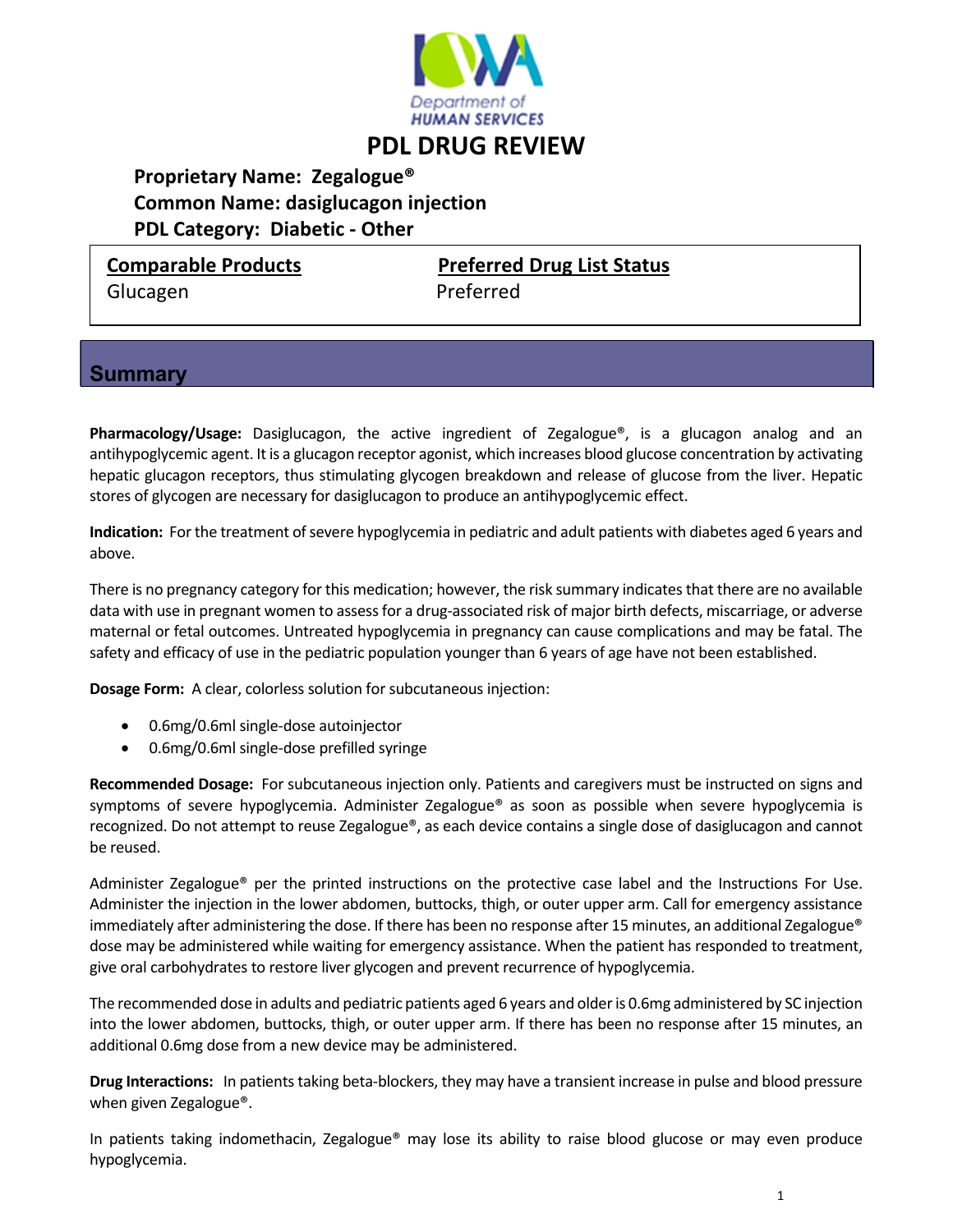Zegalogue® may increase the anticoagulant effect of warfarin.

**Box Warning:** There is no box warning listed with this product.

**Common Adverse Drug Reactions:** Listed % incidence for adverse drug reactions= reported % incidence for drug (dasiglucagon®) minus reported % incidence for placebo in adults within 12 hours of treatment. Please note that an *incidence of 0% means the incidence was the same as or less than placebo.* The most frequently reported adverse events included nausea (53%), vomiting (23%), headache (7%), diarrhea (5%), and injection site pain (2%).

*Listed % incidence for adverse drug reactions= reported % incidence for drug (dasiglucagon®) minus reported %* incidence for placebo in pediatric patients within 12 hours of treatment. Please note that an incidence of 0% means *the incidence was the same as or less than placebo.* The most frequently reported adverse events included nausea (65%), vomiting (50%), headache (10%), and injection site pain (5%).

Other adverse reactions in patients treated with dasiglucagon occurring within 12 hours of treatment included hypertension, hypotension, bradycardia, presyncope, palpitations, and orthostatic intolerance.

Zegalogue® is contraindicated in patients with pheochromocytoma. If the patient develops a substantial increase in blood pressure and a previously undiagnosed pheochromocytoma is suspected, 5 to 10mg of phentolamine mesylate, administered IV, has been shown to be effective in lowering blood pressure.

In patients with insulinoma, administration of glucagon products may produce an initial increase in blood glucose; however, Zegalogue® administration may directly or indirectly stimulate exaggerated insulin release from an insulinoma and cause hypoglycemia. Zegalogue® is contraindicated in patients with insulinoma. If a patient develops symptoms of hypoglycemia after a dose of Zegalogue®, give glucose orally or intravenously.

Zegalogue® is effective in treating hypoglycemia only if sufficient hepatic glycogen is present. Patients in states of starvation, with adrenal insufficiency or chronic hypoglycemia may not have adequate levels of hepatic glycogen for Zegalogue® administration to be effective. Patients with these conditions should be treated with glucose.

#### **Contraindications:** In patients with:

- Pheochromocytoma, because of the risk of substantial increase in blood pressure
- Insulinoma, because of the risk of hypoglycemia

#### **Manufacturer:** Zealand Pharma A/S

**Analysis:** The safety and efficacy of Zegalogue® were assessed in 3 randomized, double‐blind, placebo‐controlled, multicenter trials conducted in patients with type 1 DM. Two trials(Trial A and Trial B) included adult patients, while Trial C included pediatric patients aged 6 to 17 years of age. In all 3 studies, patients were randomized to Zegalogue®, placebo, or (in Trials A and C) glucagon for injection 1.0mg. Zegalogue® and the comparators were administered as single SC injections following a controlled induction of hypoglycemia using IV administration of insulin. During this procedure, a plasma glucose concentration of ˂60mg/dL was targeted in Trials A and B, whereas the target was ˂80mg/dL in Trial C.

The primary endpoint for all 3 trials was the time to plasma glucose recovery (treatment success), defined as an increase in blood glucose of ≥20mg/dL from time of administration, without additional intervention within 45 minutes. In Trials A and B, plasma glucose values were collected and assessed pre‐dose and at 4, 6, 8, 10, 12, 15, 17, 20, 25, 30, 40, 45, 50, 60, 75, 90 minutes after treatment. Trial C assessed plasma glucose at the same timepoints as did Trials A and B with the exception of the 25, 40, 50, 75, and 90-minute post-treatment timepoints. The primary hypothesis test was superiority of Zegalogue® versus placebo. There was no formal hypothesis test of Zegalogue® versus glucagon for injection.

The mean age of patients in Trial A was 39.1 years, while 63% were male and 92% were White. The mean duration of diabetes was 20 years and the mean baseline plasma glucose was 58.8mg/dL. Results of this trial indicated that the median time to plasma glucose recovery was statistically significantly shorter for Zegalogue® (10 minutes) versus placebo (40 minutes). The median time to plasma glucose recovery was numerically similar between Zegalogue® (10 minutes) and glucagon for injection (12 minutes).